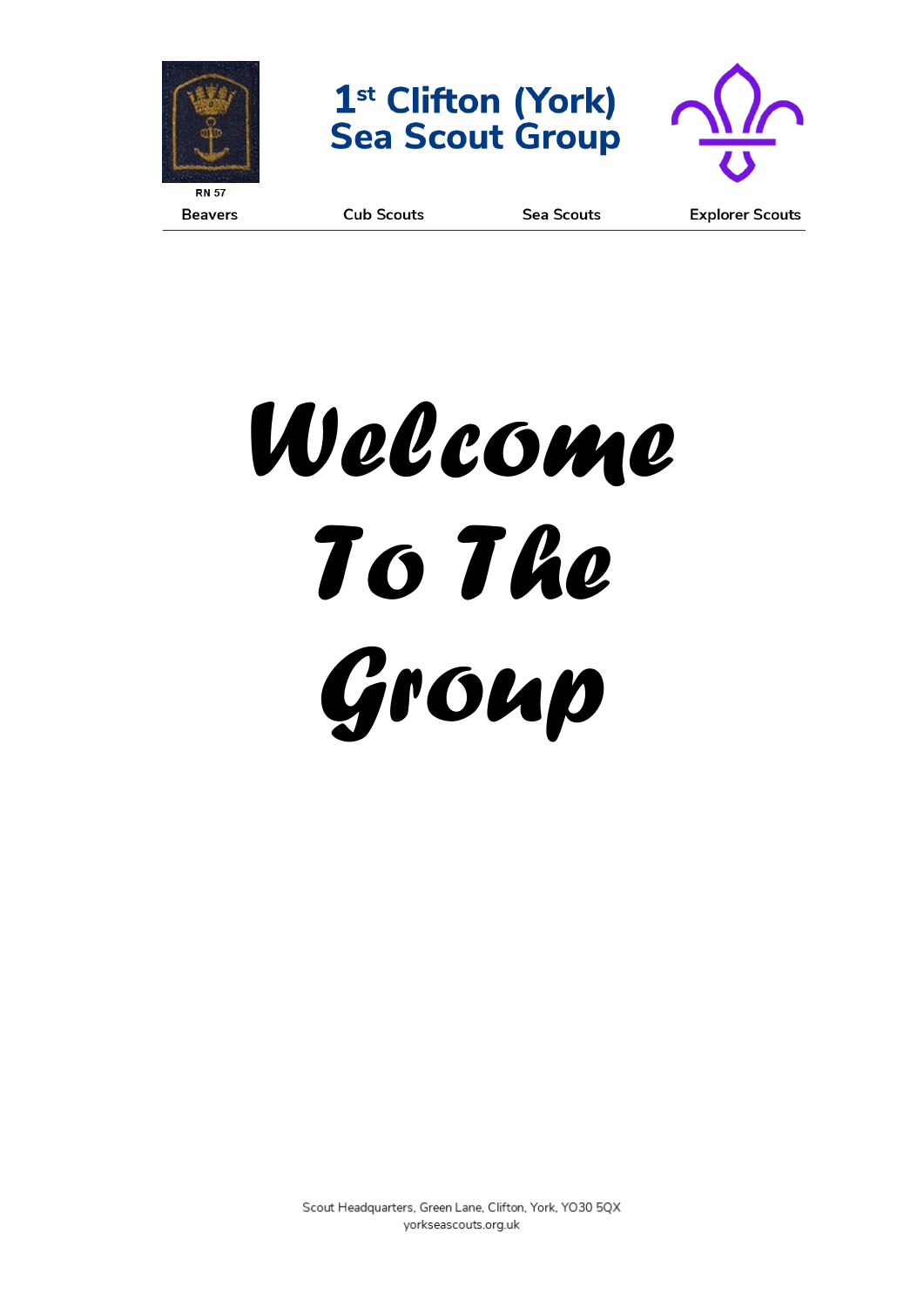### **Contents**

| 1. |  |
|----|--|
| 2. |  |
| 3. |  |
| 4. |  |
| 5. |  |
| 6. |  |
| 7. |  |
| 8. |  |
| 9. |  |
|    |  |
|    |  |
|    |  |
|    |  |
|    |  |
|    |  |
|    |  |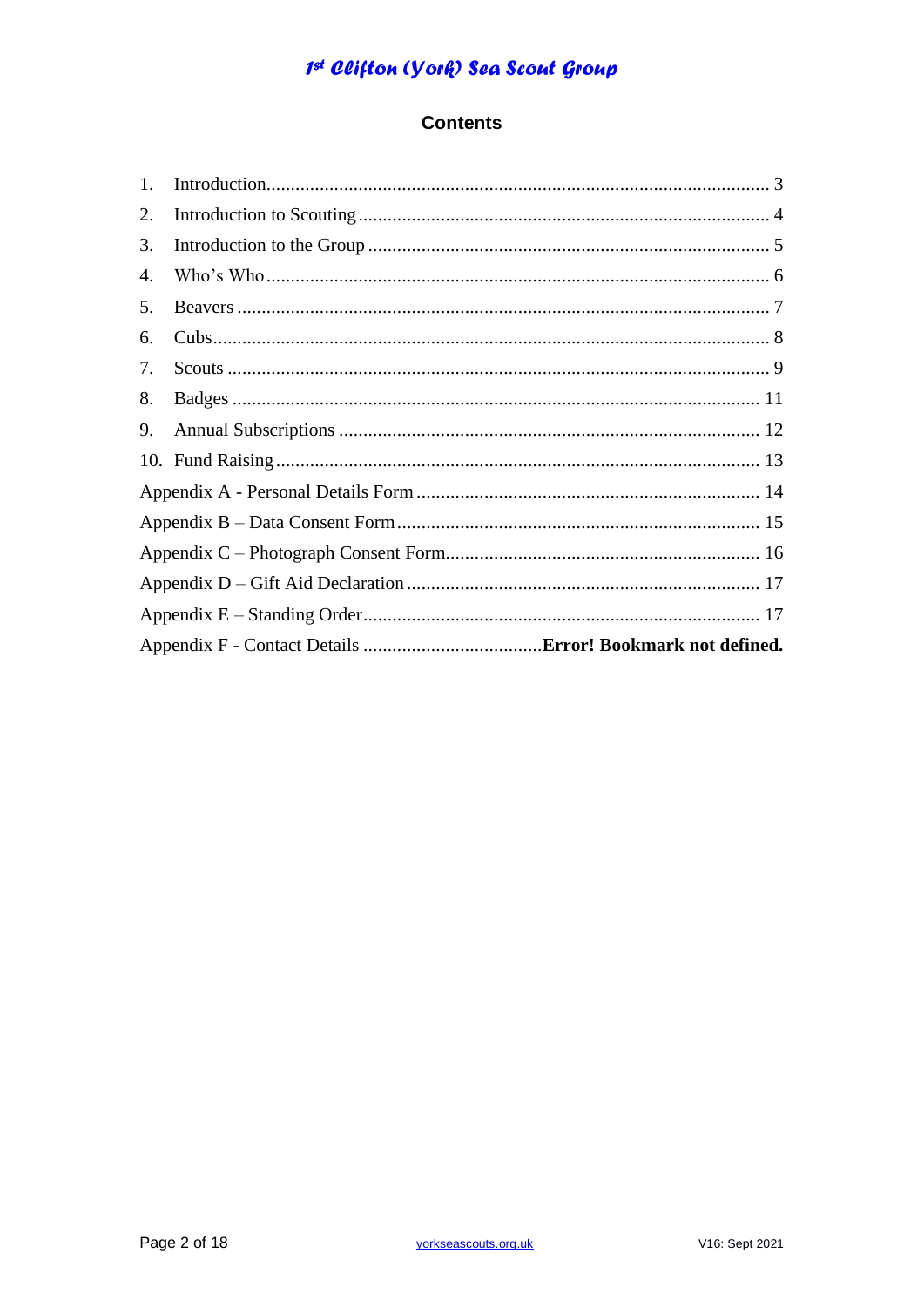# **1. Introduction**

Welcome to 1<sup>st</sup> Clifton (York) Sea Scout Group. This booklet is designed to give you as much information as possible that you and your child will need.

You can also find further information on our website [yorkseascouts.org.uk.](http://www.yorkseascouts.org.uk/)

There are some Appendices that need to be completed and returned as below:

| Appendix | <b>Description</b>           | What you need to do                                |
|----------|------------------------------|----------------------------------------------------|
| A        | <b>Personal Details Form</b> | Complete and return to Section Leader              |
| B        | Data Consent Form            | Complete and return to Section Leader              |
| C        | Photograph Consent Form      | Complete and return to Section Leader              |
| D        | <b>Gift Aid Declaration</b>  | Complete and return to Section Leader              |
| Е        | <b>Standing Order</b>        | Complete and take to your bank or building society |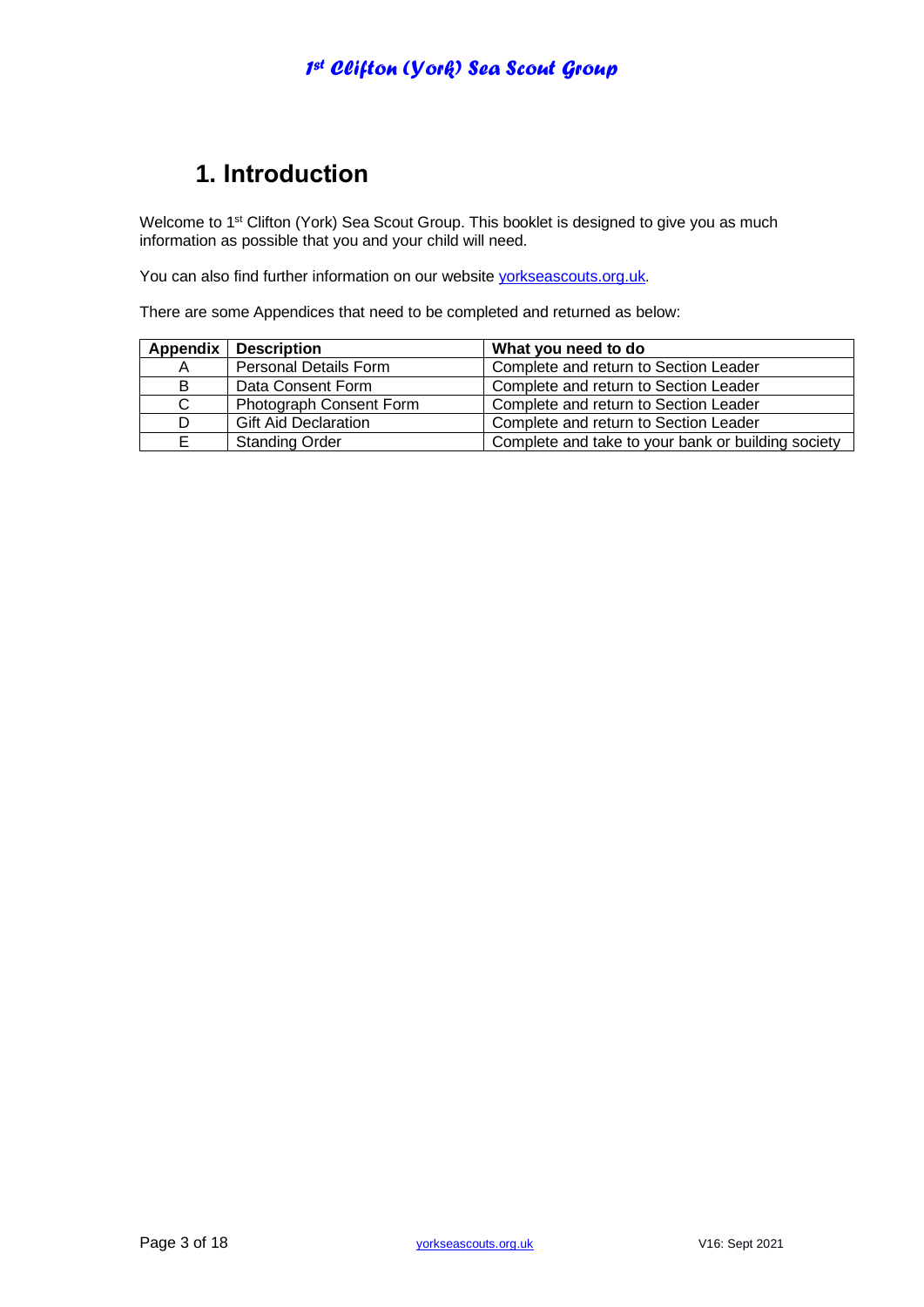# **2. Introduction to Scouting**

In 1907 Robert Baden Powell brought together 20 boys, some from public schools and some from working class homes, and put them into camp under his leadership. This was the beginning of the Scout movement as we know it now.

In the UK Scouting is organised through The Scout Association and has a clear purpose:

*"Scouting exists to actively engage and support young people in their personal development, empowering them to make a positive contribution to society.*"

The Scout Association offers everyday adventure and activity to over half a million young people across the UK. The Movement is the largest co-educational youth organisation in the world, with over 31 million members in 216 countries and territories.

Even if Scouting can't solve all the problems in the world, we can help to make it a better place. Scouting makes a positive contribution to society by helping young people to develop as active members of the community:

- who are self reliant
- who are caring
- who are responsible
- who show commitment

Scouting works well when young people enjoy learning by working in partnership with adults. They do this by:

- taking part in a variety of activities and new experiences
- exploring the outdoors
- participating in teams
- taking responsibility

The method for giving young people the opportunity to learn by doing is called the Programme. The Programme is a continuous progression of training, activities and awards that covers everything that young people do in Scouting from the age of 6 to 25.

#### **Scout Association commitment**

In Scouting, our adults have a responsibility to make sure that the Programme is fun and exciting. We must also make sure that it is safe. The Scout Association's policies, rules, code of behaviour, advice on Child Protection and safety policy are there to ensure our young people stay safe while they enjoy themselves and learn.

#### **Who can be a Scout?**

Scouting is open to all young people aged 6 to 25 of every faith and background. There are five sections:

- [Beaver Scouts for 6 -](https://members.scouts.org.uk/cms.php?pageid=1817#Cub) 8 year olds
- Cub Scouts for  $8-10\frac{1}{2}$  year olds
- 
- Scouts for  $10\frac{1}{2}$  14 year olds<br>• Explorer Scouts for 14 18 year • [Explorer Scouts for 14 -18 year olds](https://members.scouts.org.uk/cms.php?pageid=1817#Network)
- [Network for 18 -](https://members.scouts.org.uk/cms.php?pageid=1817#Network) 25 year olds

There are also plenty of opportunities for adults to become involved on a part time basis as Leaders, Instructors, Assistants or Administrators.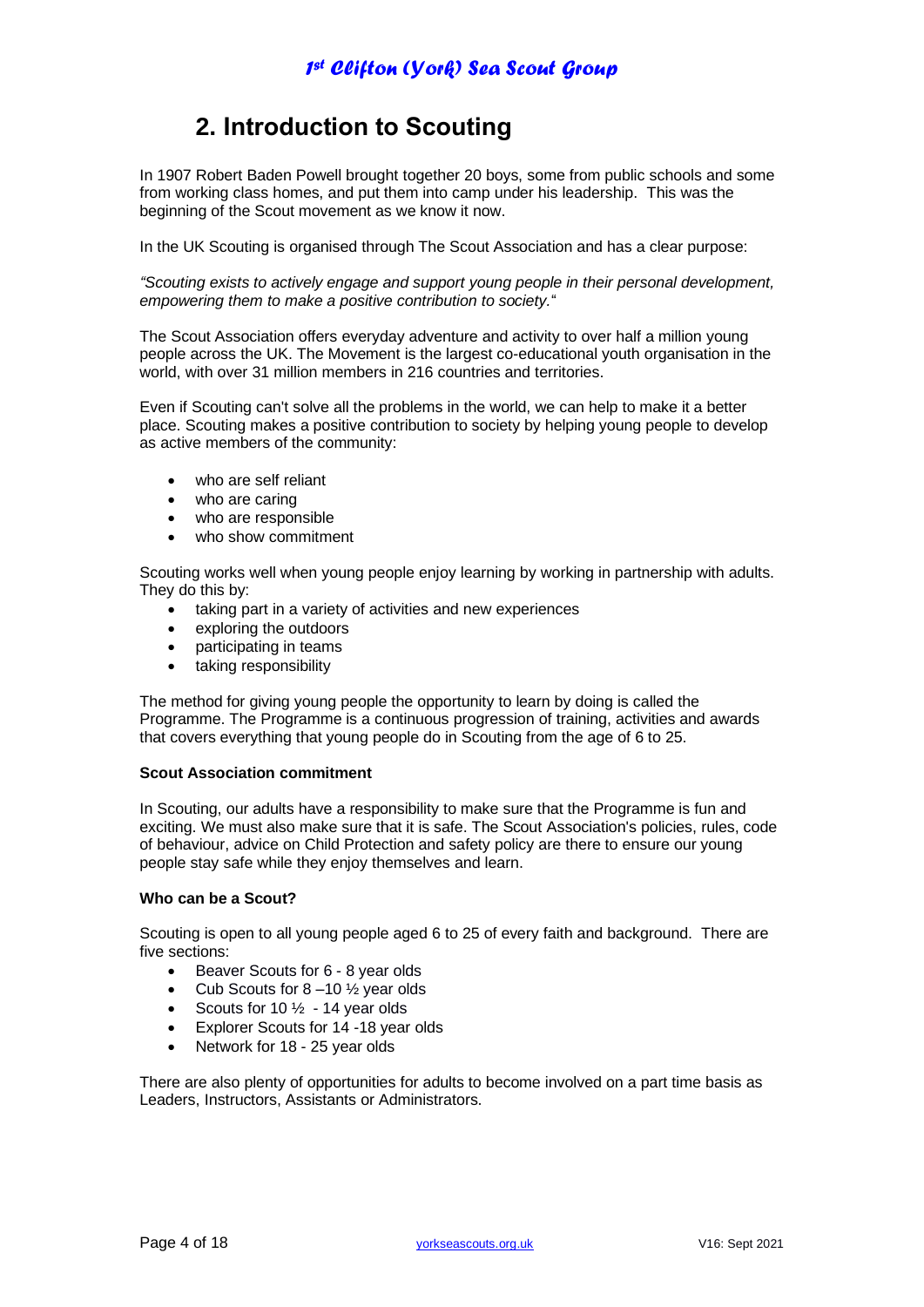## **3. Introduction to the Group**

1<sup>st</sup> Clifton (York) Sea Scout Group was formed in 1930. We consist of:

#### **Beaver Colony**

Age: 6 to 8 years

Meets every Tuesday 6pm until 7:15pm

#### **Cub Scout Pack**

Age: 8 to 10½ years

Meets every Wednesday 6:30pm until 8pm

#### **Sea Scouts**

We are the only Sea Scouts in North Yorkshire and have been R.N. Recognised since 1984.

Age: 10½ to 14 years

September to April meet every Friday 7pm until 9pm May to September (Boating Season) meet every Friday 6pm until 9:45pm

#### **Explorers / Young Leaders**

**Age:** 14 to 18 years

Explorers and young leaders are taken care of by the District; however we do have a number of young leaders who assist with each section.

#### **Leaders**

The meetings and activities are planned and run by volunteers. This includes the Section Leader, Assistant Leaders and Instructors.

#### **Group Executive**

The group executive is a group of people who manage the Scout group. This consists of Parents, Leaders and people from within the community.

#### **Parents**

Parents are an important member of the group. Involvement ranges from supporting your child in activities through to helping within the sections and fundraising activities.

New Leaders, Group Executive members and helpers are always welcome. For more information contact the Group Scout Leader.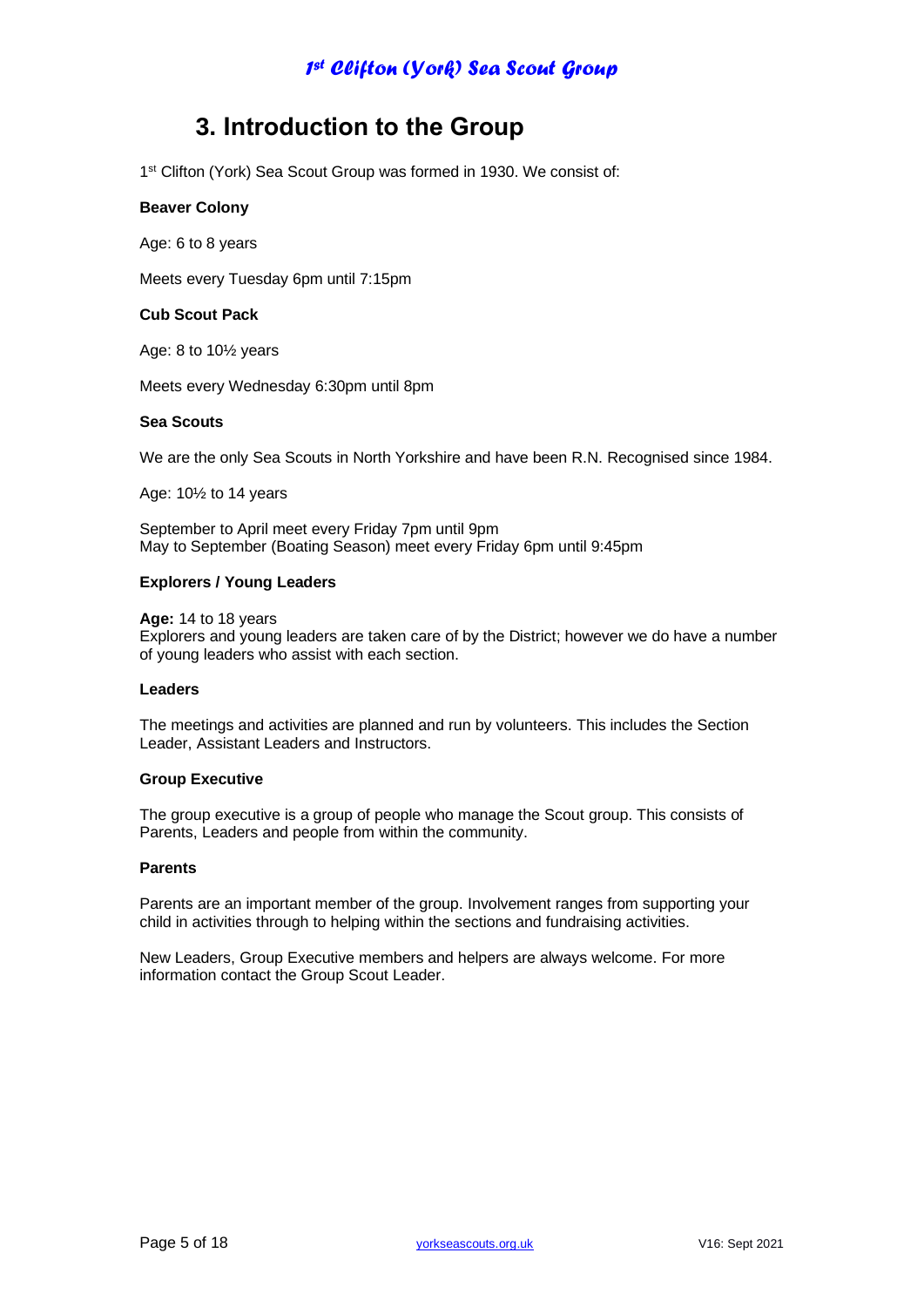# **4. Who's Who**

| <b>Group Scout Leader</b>           | <b>Antony Hale</b><br>(groupscoutleader@yorkseascouts.org.uk) |
|-------------------------------------|---------------------------------------------------------------|
| <b>Assistant Group Scout Leader</b> | Vacant<br><b>Contact Group Scout Leader</b>                   |
| <b>Scout Leader</b>                 | Peter Ingham<br>(scouttroop@yorkseascouts.org.uk)             |
| <b>Cub Scout Leader</b>             | <b>Andy Thirlwell</b><br>(atlantic@yorkseascouts.org.uk)      |
| <b>Beaver Scout Leader</b>          | Elyce Lamb / Helen Chiplin<br>(sharks@yorkseascouts.org.uk)   |
| <b>Group Chair</b>                  | Deborah Watson<br>(chair@yorkseascouts.org.uk)                |
| <b>Group Treasurer</b>              | Claire Hutchinson<br>(treasurer@yorkseascouts.org.uk)         |
| <b>Group Secretary</b>              | Sarah Norville<br>(secretary@yorkseascouts.org.uk)            |
| <b>Active Support Coordinator</b>   | Caroline Sauntson<br>(support@yorkseascouts.org.uk)           |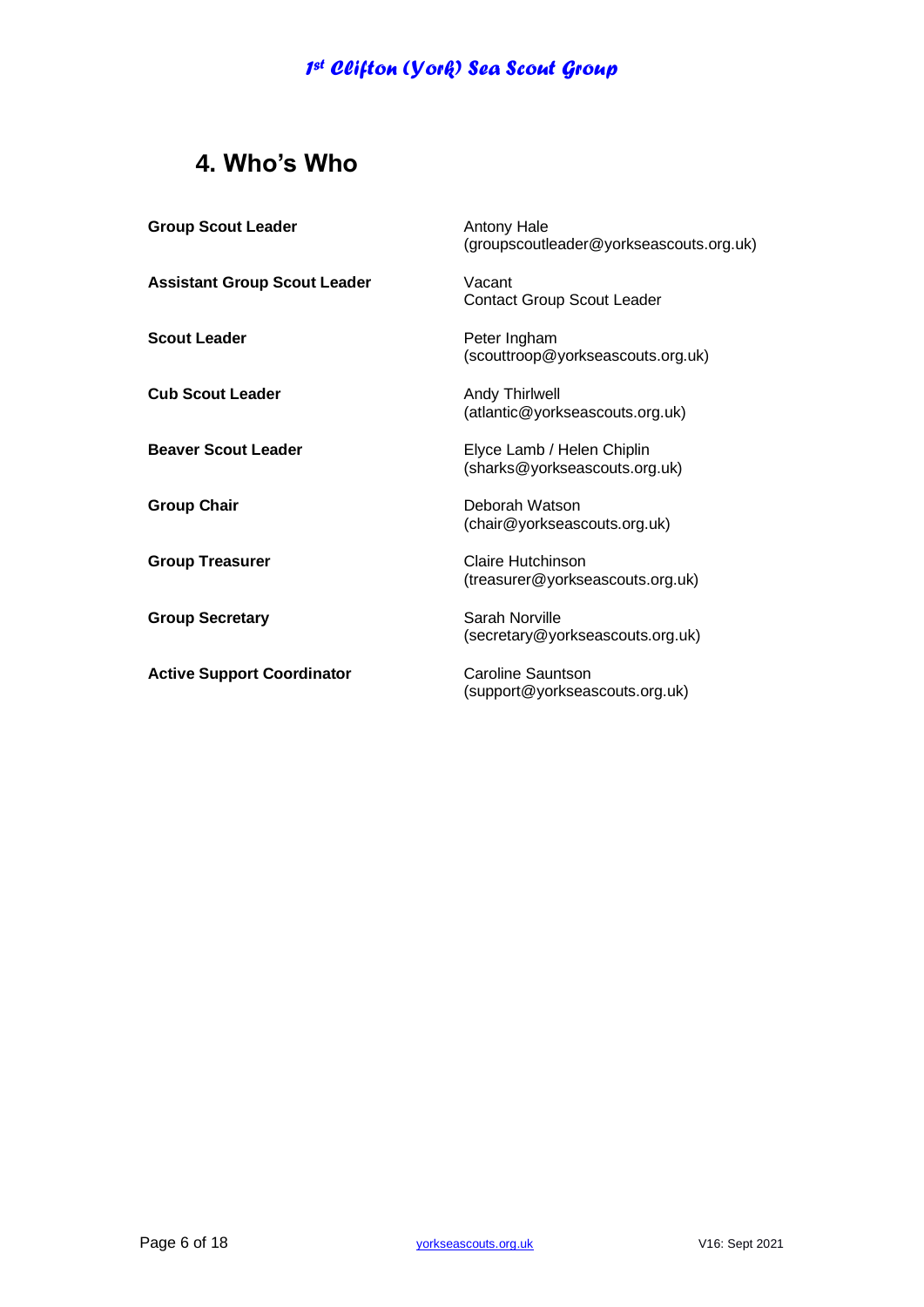# **5. Beavers**

### **Uniform**

Uniform consists of Beavers sweatshirt, blue activity trousers, smart black shoes and the Group Neckerchief. The neckerchief and woggle will be supplied by the group. For other items, see our website for details of local stockists or ask your section leader.

#### **Where to sew the badges**



#### **The Beaver Scout Promise**

For Christians, Jews and Sikhs

I promise to do my best to be kind and helpful and to love God.

### For Muslims

I promise to do my best to be kind and helpful and to love Allah.

For Hindus and Buddhists

I promise to do my best to be kind and helpful and to love my Dharma.

For humanists, atheists and those with no defined faith

I promise to do my best to be kind and helpful and to love our world.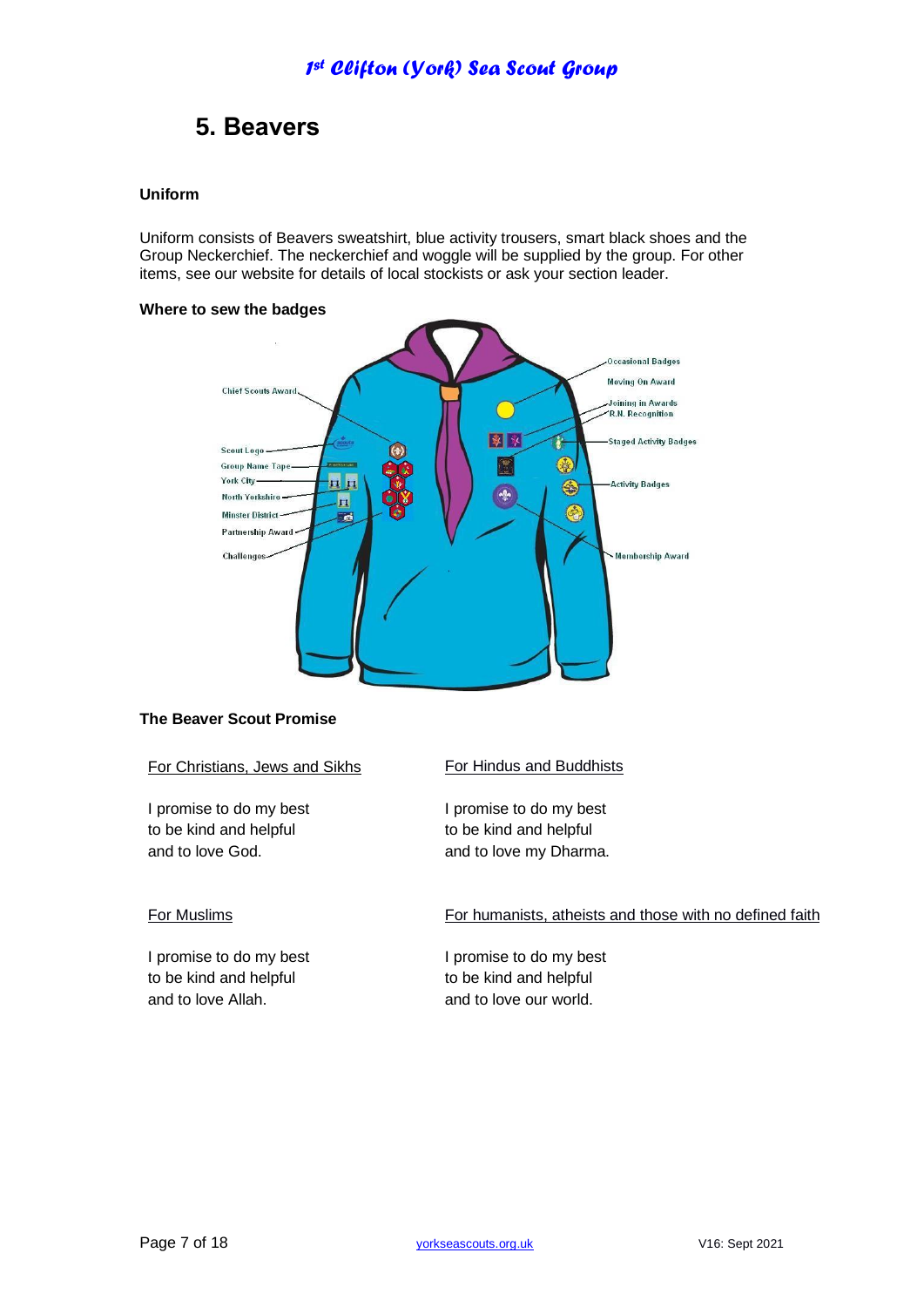## **6. Cubs**

### **Uniform**

Uniform consists of Cub sweatshirt, blue activity trousers, smart black shoes and the Group Neckerchief. The neckerchief and woggle will be supplied by the group. For other items, see our website for details of local stockists or ask your section leader.

#### **Where to sew the badges**



### **The Cub Scout Promise**

#### For Christians, Jews and Sikhs

I promise that I will do my best to do my duty to God and to the Queen, to help other people and to keep the Cub Scout Law.

#### For Muslims

I promise that I will do my best to do my duty to Allah and to the Queen, to help other people and to keep the Cub Scout Law.

#### **The Cub Scout Law**

Cub Scouts always do their best Think of others before themselves And do a good turn every day.

#### For Hindus and Buddhists

I promise that I will do my best to do my duty to my Dharma and to the Queen, to help other people and to keep the Cub Scout Law.

#### For humanists, atheists and those with no defined faith

I promise that I will do my best to uphold our Scout values, to do my duty to the Queen, to help other people and to keep the Cub Scout Law.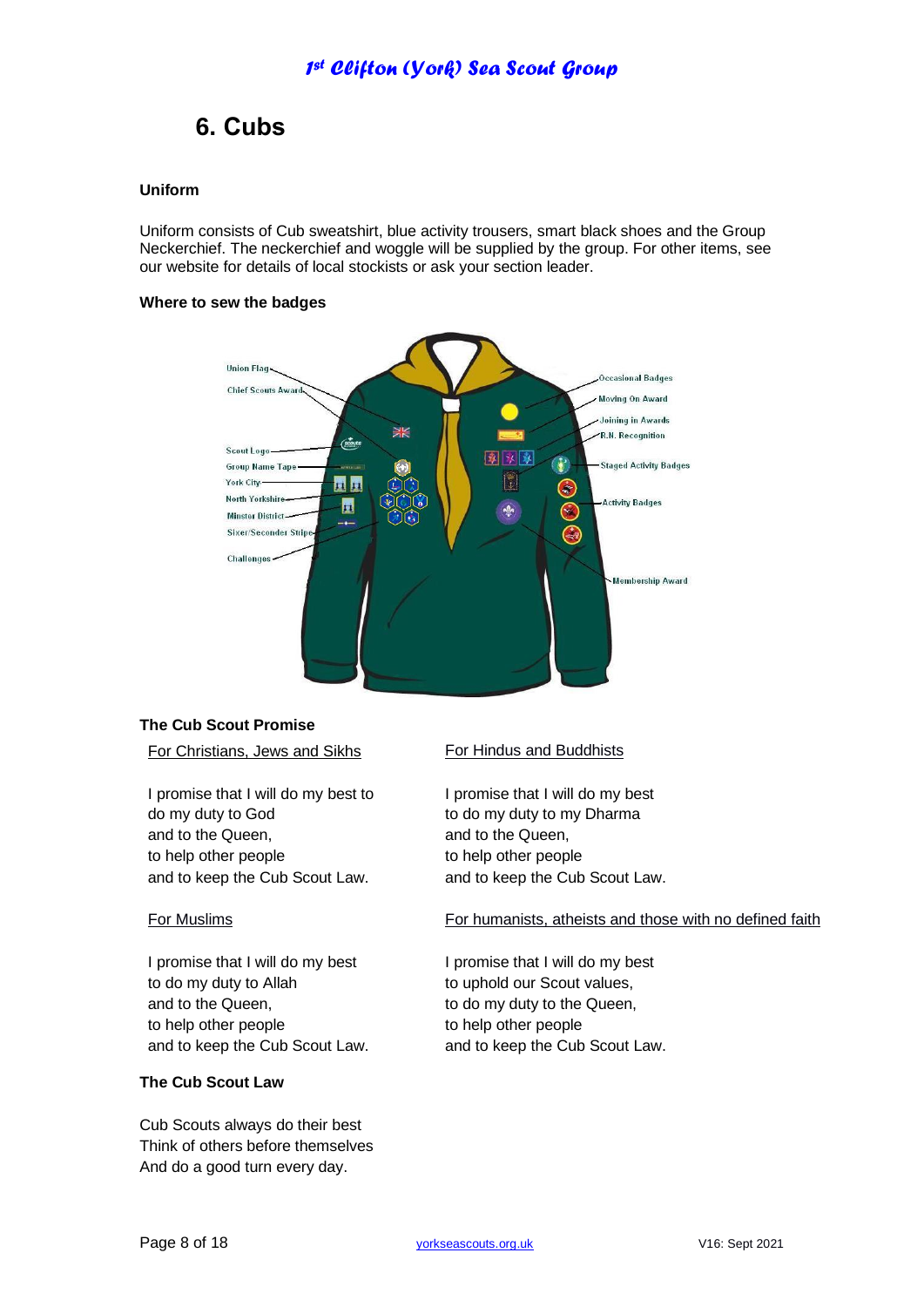# **7. Scouts**

### **Uniform**

Uniform consists of Sea Scout Hat and Tally Band, Sea Scout Jumper, Scout activity trousers or smart school trousers (navy blue or black), smart black shoes, navy blue or black socks, Group polo shirt and the Group Neckerchief.

The Group will supply the Sea Scout Hat and Tally Band, Sea Scout Jumper and Neckerchief as part of the annual subscriptions.

#### **When your child leaves the group the Sea Scout Jumper, Hat and Tally Band must be returned**

The Group polo shirt can be purchased from the group and can be worn when the Jumper is not required. Please contact the Scout Leader.

#### **Where to sew the badges**





Please do not use badge glue to glue on the badges. Badges must be sewn onto the Scout Jumper.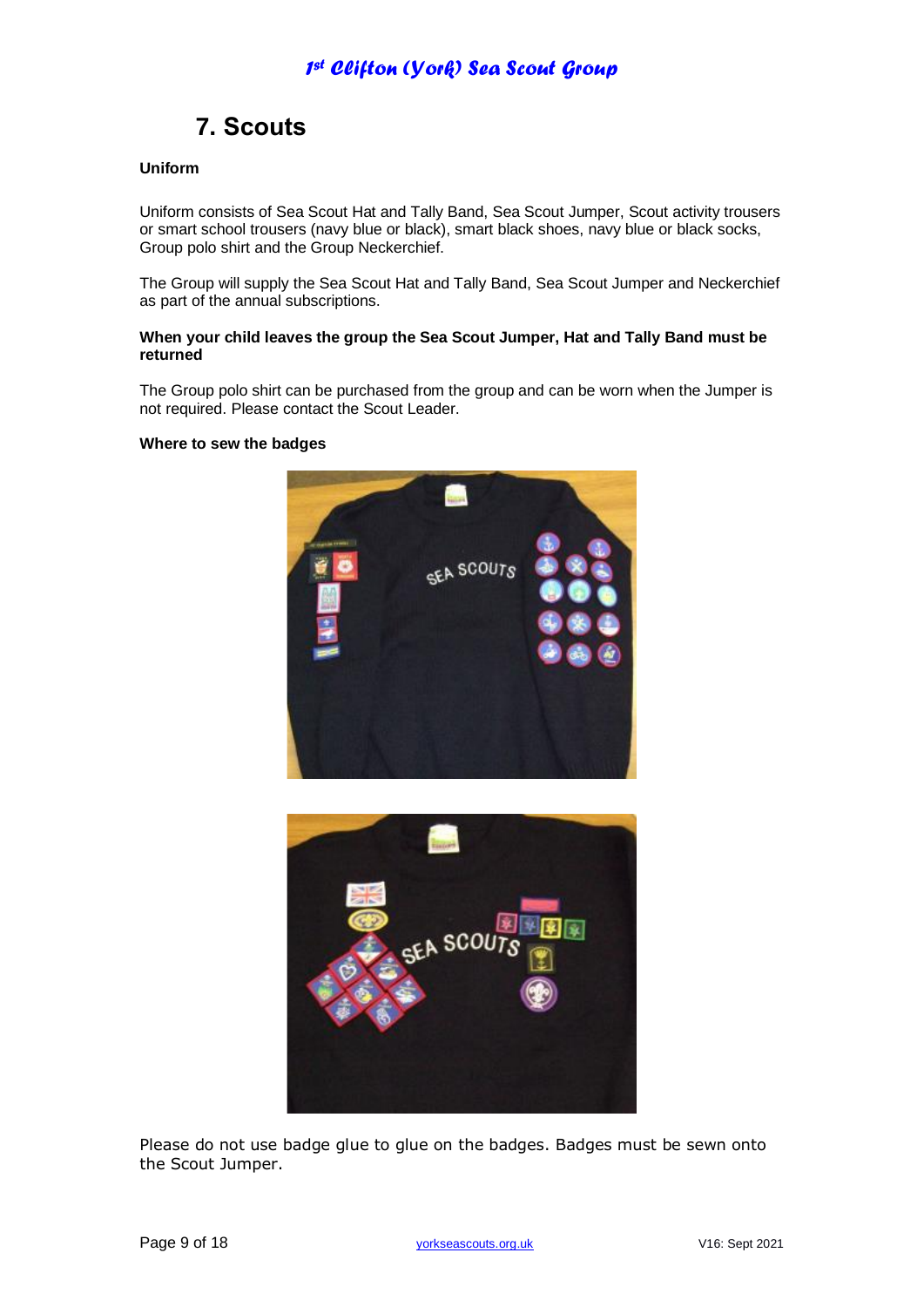### **The Scout Promise**

| For Christians, Jews and Sikhs |
|--------------------------------|
|--------------------------------|

On my honour, I promise that I will do my best to do my duty to God and to the Queen, to help other people and to keep the Scout Law.

#### For Hindus and Buddhists

On my honour, I promise that I will do my best to do my duty to my Dharma and to the Queen, to help other people and to keep the Scout Law.

#### For Muslims

#### For humanists, atheists and those with no defined faith

In the name of Allah, the Most Beneficial and the Most Merciful, I promise that I will do my best to do my duty to Allah and to the Queen, to help other people and to keep the Scout Law.

On my honour, I promise that I will do my best to uphold our Scout values, to do my duty to the Queen, to help other people and to keep the Scout Law.

### **The Scout Law**

- 1. A Scout is to be trusted.
- 2. A Scout is loyal.
- 3. A Scout is friendly and considerate.
- 4. A Scout belongs to the worldwide family of Scouts.
- 5. A Scout has courage in all difficulties.
- 6. A Scout makes good use of time and is careful of possessions and property.
- 7. A Scout has self-respect and respect for others.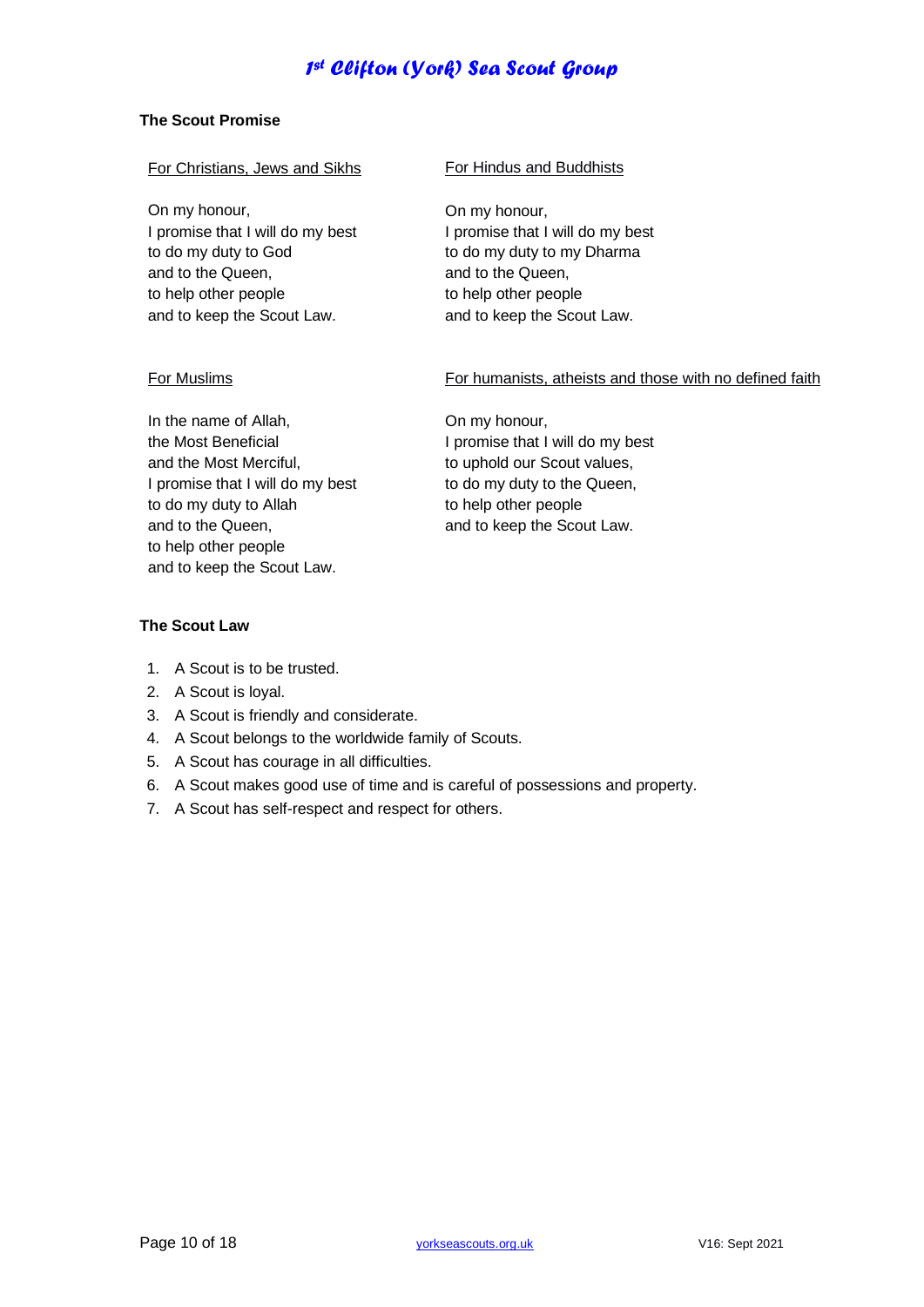# **8. Badges**

Members in each section are awarded badges. These are usually done through the section meetings but can be gained in their own time. Details of the badges are on the Scouts website which can be accessed through our own site [yorkseascouts.org.uk](http://yorkseascouts.org.uk/) or the Scout Association website [www.scouts.org.uk.](http://www.scouts.org.uk/)

On the 1<sup>st</sup> Clifton web site [yorkseascouts.org.uk](http://www.yorkseascouts.org.uk/) click on the 'Activities' option then the 'Badges' option. Click the Section you want. This will show pictures of all badges within the Section. Click on the picture to see the details of the badge.

#### OR

Via the Badges link on each Section Page on [yorkseascouts.org.uk.](http://www.yorkseascouts.org.uk/)

There are different types of badges:

#### **Core Badges**

These are given out by the section leaders.

#### **Activity Badges**

Many of the badges available are activity badges, which allow members to show their progress in existing pursuits, but also to try all kinds of new things and form new interests.

#### **Staged Badges**

These are not section specific and are gained throughout your child's time through Beavers, Cubs, Scouts and Explorers.

#### **Challenge Badges**

These represent the programme zones within Scouting and are a combination of many activities.

#### **Chief Scout Awards**

These are the highest awards within each section and are achieved by gaining a number of the challenge awards.

Beavers – Bronze Cubs - Silver Scouts – Gold Explorers – Platinum

#### **Queens Scout Award**

This is the highest award in Scouting and can be achieved if you are aged between 16 and 25.

Please feel free to ask the Leaders for help and information.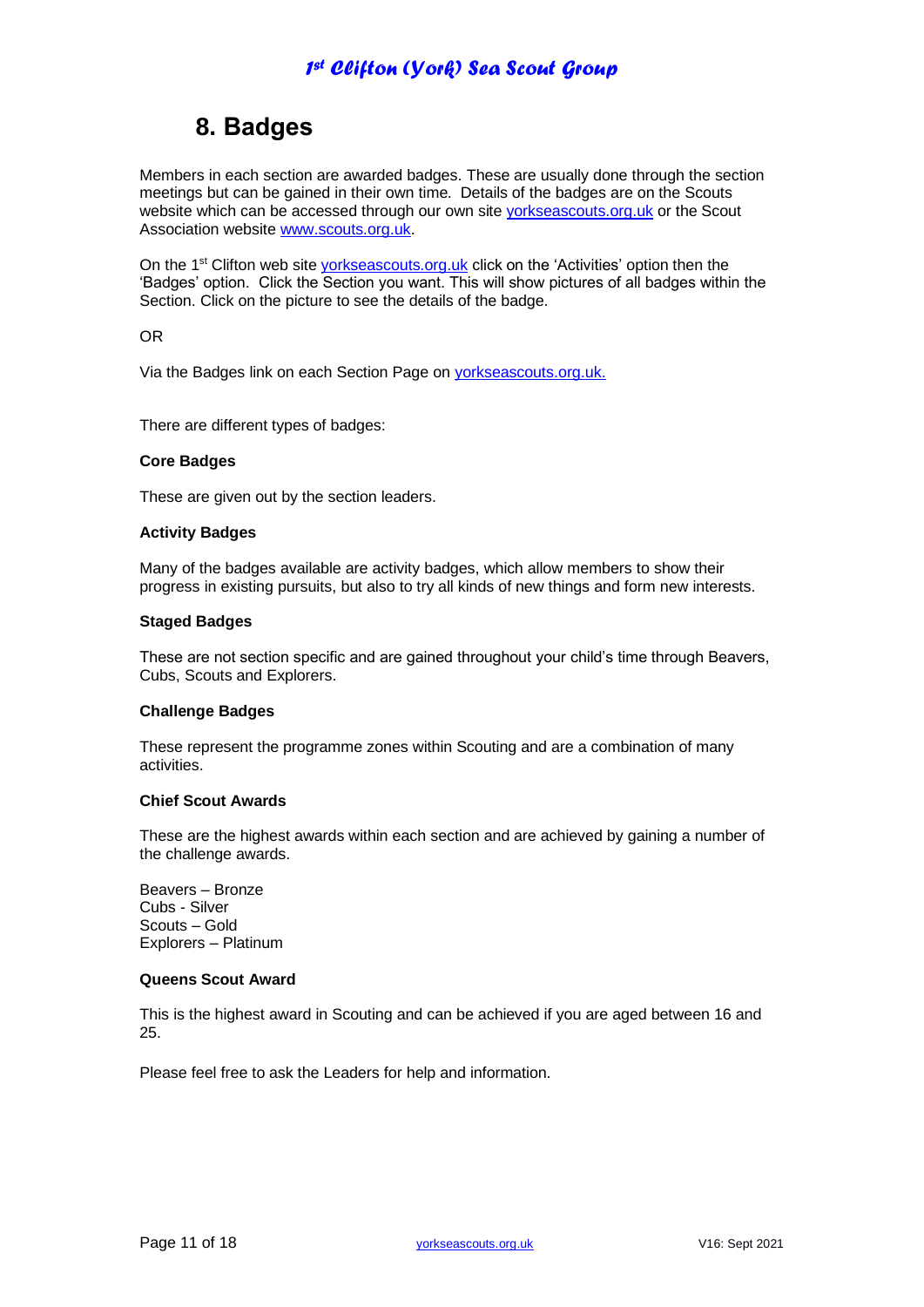# **9. Annual Subscriptions**

### **What are the subscriptions?**

Scouting is a charity and all our leaders and helpers are unpaid volunteers. However, we do need to charge subscriptions to cover the cost of running the Group but we keep these as low as we possibly can. Details of current rates can be found below.

Subscriptions are annual but are paid monthly by Standing Order.

| <b>Section</b> | <b>Full Annual Membership</b> | <b>Full Monthly Membership</b> |
|----------------|-------------------------------|--------------------------------|
| Beavers / Cubs | £192                          | £16                            |
| Scouts         | £324                          | f27                            |

#### **How do you set-up a Standing Order?**

There is some confusion between Direct Debits and Standing Orders. There is a simple but crucial difference between Standing Orders and Direct Debits; they are not the same thing.

A Direct Debit is simply a **notification** to your bank to let them know that a company will be asking for a certain amount of money. It costs nothing to set up but costs the collecting organisation a certain amount to collect (it could be as much as £2 per transaction!) **We have no way of collecting Direct Debits and have never done so.**

A Standing Order is an **instruction** by you to your bank to transfer a regular amount to another bank account (ie the Scout Group). It costs us nothing to collect and you nothing to set up.

For those people that use Internet banking it is usually very simple to set up a standing order but the process may vary depending on the bank and type of account. For those with a traditional branch or a real person that they can talk to, it is probably easier to complete the form in appendix D and give it to the cashier next time you visit the bank. Please remember to fill in the monthly amount when you complete the form.

If anyone is worried about payment of subs, or would simply like to know the current state of their subscriptions payments, please do get in touch with the Treasurer [\(treasurer@yorkseascouts.org.uk\)](mailto:treasurer@yorkseascouts.org.uk) as we are keen to make this process as painless as possible.

Our bank account details are: **Account Name:** 1st Clifton Sea Scout Group **Bank:** Charities Aid Foundation **Sort Code:** 40-52-40 **A/C No:** 00032490

#### **Important Information**

**You as the account holder are responsible** for setting up, changing and cancelling the standing order. We are unable to do this.

- Once your child has been attending for 4 weeks and would like to continue you need to ensure that the standing order is set up.
- Please note a cheque or bank transfer will be required which covers from the date your child first starts to the date that the standing order payment is set up to be paid. Once you have set up your standing order your Section Leader will be able to let you know how much this will be.
- If your child moves up to Scouts or the subscription amount changes you need to ensure that the standing order is changed.
- If your child leaves the Group you need to ensure that you cancel the standing order.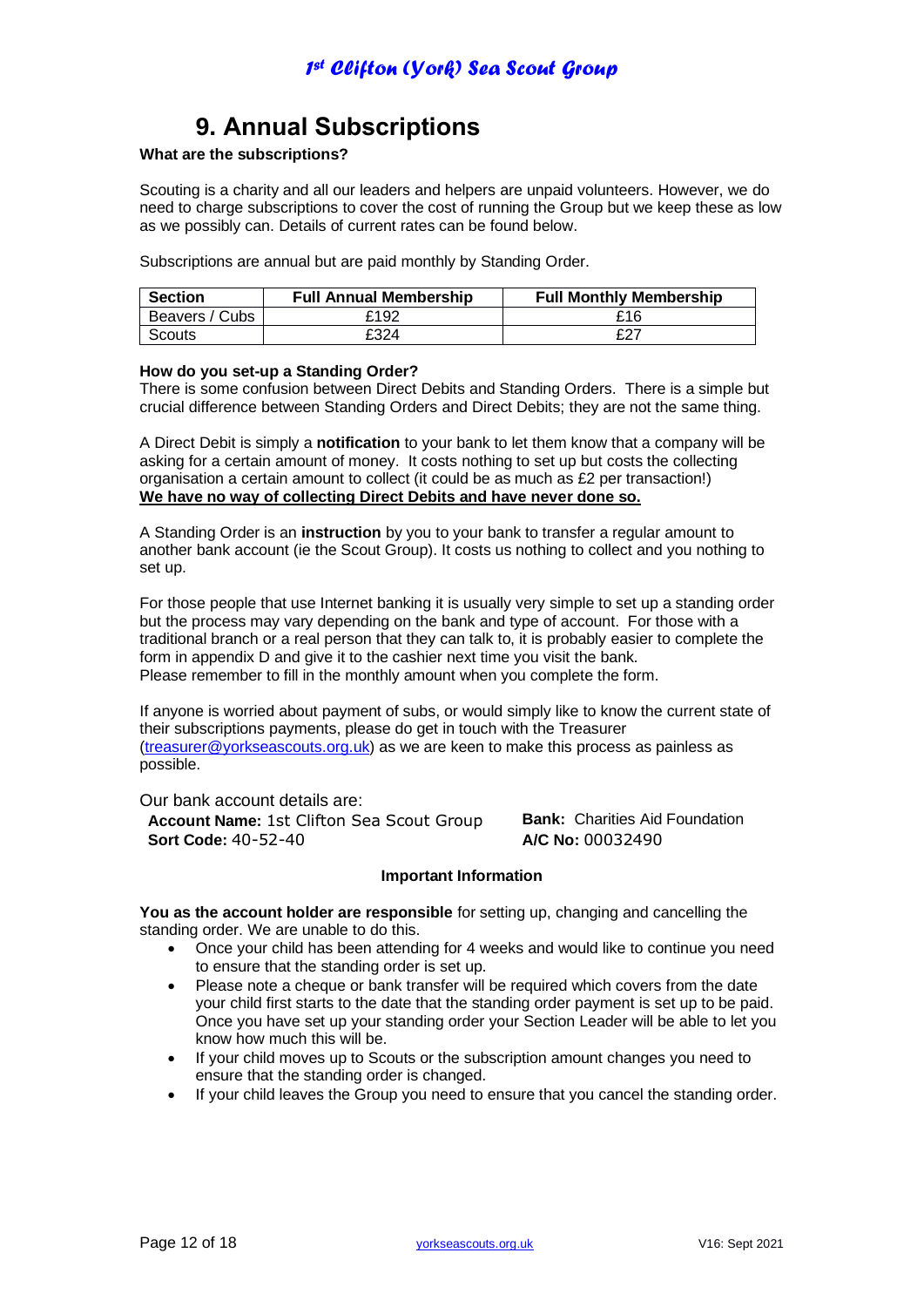# **10. Fundraising**

We strive to offer an excellent programme of activities using appropriate and well-maintained equipment. At the same time we try to keep our subscriptions at an affordable and realistic level to encourage as many young people as possible to join the Group and share these experiences. Our subscriptions only cover our basic day to day running costs so any additional expenses have to be provided through fundraising. Parent volunteers are an essential element of this fundraising and we need as much help as we can get for this.

#### **Waste paper collections**

Waste paper is collected in the container outside the scout hut and once full it is taken away for recycling. The group receives approximately £500 per skip.

You can help by bringing your newspapers and those of your friends, family and neighbours to the scout hut each week and leave it next to the big container

#### **Hall Hire**

The hall can be hired for children's parties or regular bookings. See website for details or contact our bookings secretary at [bookings@yorkseascouts.org.uk.](mailto:bookings@yorkseascouts.org.uk)

#### **Fair**

We sometimes hold a summer and Christmas Fair to raise funds for the Group. These events take a lot of organising and require help from parents.

If you would like more information about our fundraising or would like to offer any help, please contact our parent support co-ordinator at fundraising@yorkseascouts.org.uk.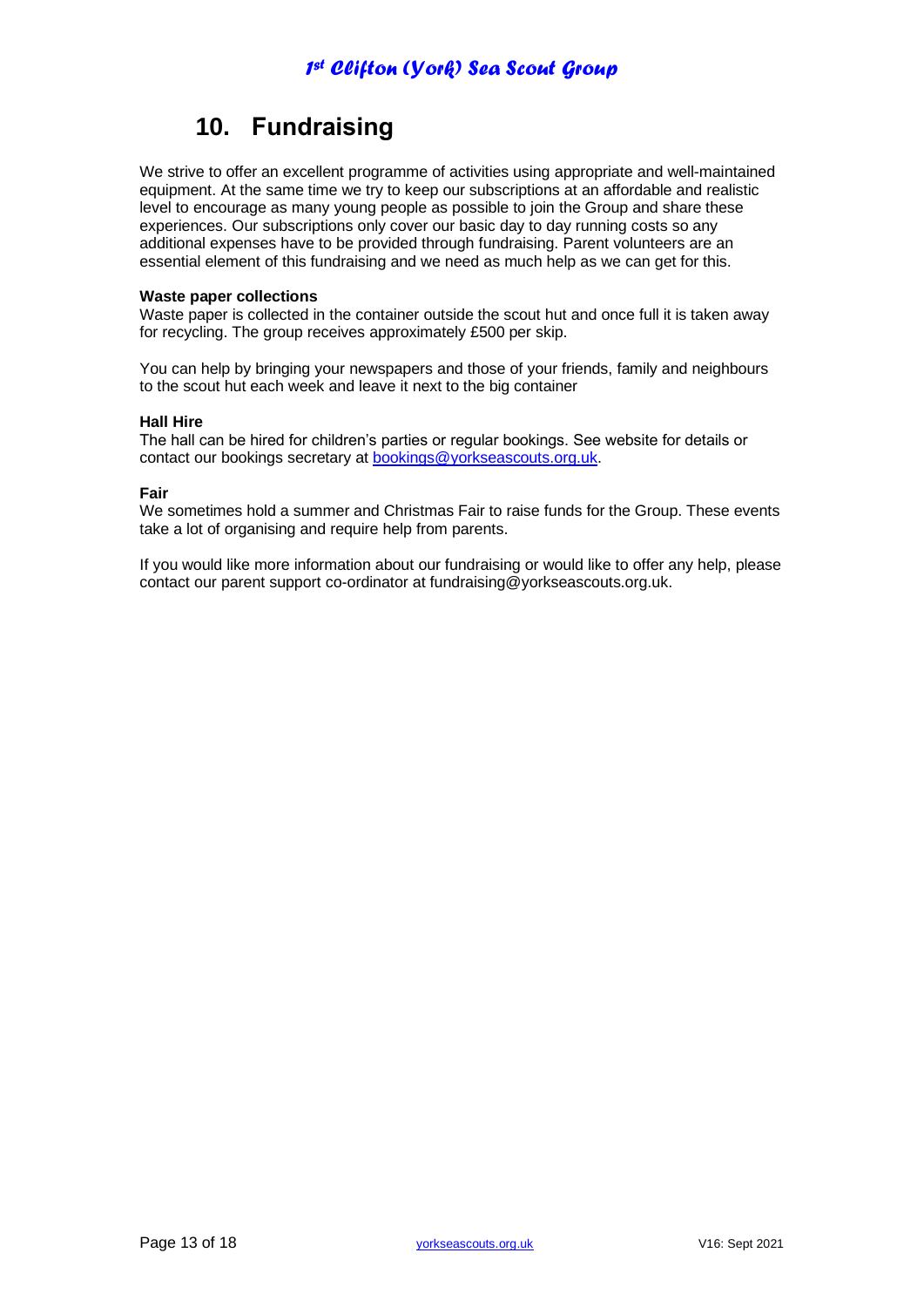# **Appendix A - Personal Details Form**

Please complete the form below and return to us at the next meeting. It is very important that we know about who we have in our care. If at any time this information changes then you must inform us immediately.

| Post Code:                                                                                                                        |                                      |                                                                                                          |
|-----------------------------------------------------------------------------------------------------------------------------------|--------------------------------------|----------------------------------------------------------------------------------------------------------|
|                                                                                                                                   |                                      |                                                                                                          |
| Date Of Birth: $\frac{\sqrt{1-\frac{1}{2}}}{\sqrt{1-\frac{1}{2}}}}$                                                               |                                      |                                                                                                          |
| MEDICAL INFORMATION (Important information when you go away for camps)                                                            |                                      |                                                                                                          |
|                                                                                                                                   |                                      |                                                                                                          |
|                                                                                                                                   |                                      |                                                                                                          |
| Allergies / Problem / Medical Issues We Need To Be Aware Of                                                                       |                                      |                                                                                                          |
| Medication Being Taken                                                                                                            |                                      |                                                                                                          |
| <b>SWIMMING</b> (THIS IS VERY IMPORTANT WHEN WE ARE ON THE WATER, Please Circle as appropriate)<br>Can you swim 50 metres: YES/NO |                                      | If you cannot swim are you having lessons: YES/NO                                                        |
| <b>PREVIOUS SCOUTING</b> (Please Circle as appropriate)                                                                           |                                      |                                                                                                          |
| Have you been a Scout:<br>Have you been a Cub Scout:<br>Have you been a Beaver Scout:<br>Have you been to camp:                   | YES/NO<br>YES/NO<br>YES/NO<br>YES/NO | Have you any badges: YES/NO<br>Which Group:<br>Nights Away: ____                                         |
| PARENT / GUARDIAN DETAILS                                                                                                         |                                      |                                                                                                          |
|                                                                                                                                   |                                      |                                                                                                          |
| Please tick if you are prepared to help with group activities and fundraising []                                                  |                                      |                                                                                                          |
| be able to assist the section with badges or to assist the group with any maintenance.                                            |                                      | Note: We ask for occupation to enable us to determine if there is a parent with specific skills that may |
| The following information is to be completed by the section leader.                                                               |                                      |                                                                                                          |

Section: \_\_\_\_\_\_\_\_\_\_\_\_\_\_\_\_ Date Joined: \_\_\_/\_\_\_/\_\_\_\_\_\_ Date Invested: \_\_/\_\_\_/\_\_\_\_\_\_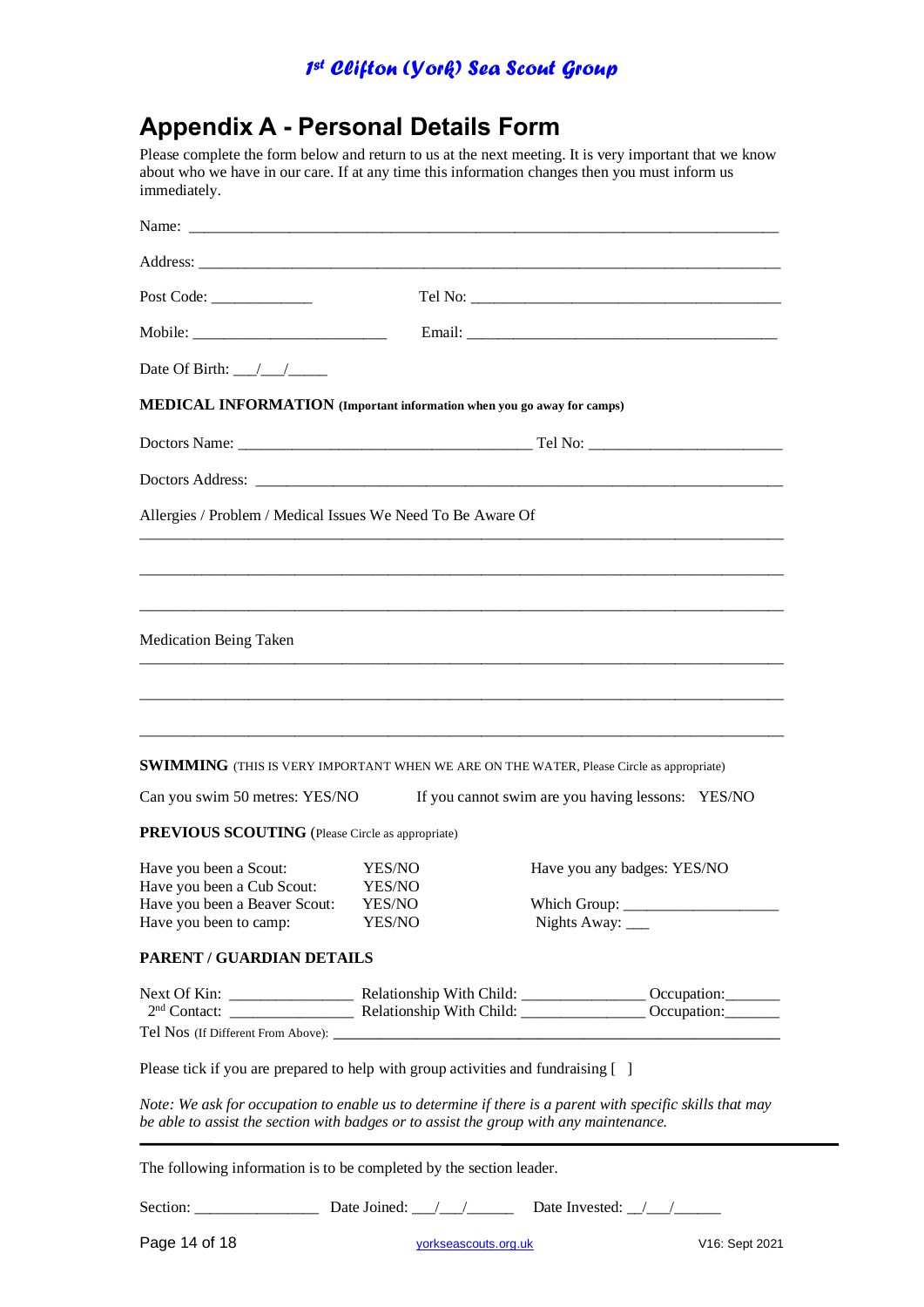## **Appendix B – Data Consent Form**

#### **Personal Details**

The Scout membership in the United Kingdom is a membership organisation. To enable it to operate and communicate with its members it is necessary to maintain records about them.

This will include all the information in appendix A and details of your child's progress through Scouting (badges gained etc.). Information held in our Scout Group may be shared from time to time within Scouting including the headquarters of the association.

General Data Protection Regulations came into force in May 2018 which covers the protection and processing of personal data.

Certain information is classed by law as "Sensitive Personal Data"; in a Scouting context this may include information about your child's health, disabilities, religious beliefs and racial or ethnic origin.

We comply with our obligations under the "GDPR" by keeping personal data up to date; by storing and destroying it securely; by not collecting or retaining excessive amounts of data; by protecting personal data from loss, misuse, unauthorised access and disclosure and by ensuring that appropriate technical measures are in place to protect personal data.

We use personal data for the following purposes: -

- To contact the member, parents and guardians, to inform them of meetings and events that the group itself may be running or attending.
- We collect personal and medical information for the protection of that person whilst in the care of the Scout Group
- To enable us to provide a voluntary service for the benefit of the public in a particular geographical area as specified in our constitution
- To administer membership records
- To fundraise and promote the interests of the Scout Group
- To manage our volunteers
- To maintain our own accounts and records (including the processing of gift aid applications)
- To inform you of news, events, activities and services running at 1st Clifton (York) Sea Scout Group.

Our full GDPR policy can be found at on our website **<https://yorkseascouts.org.uk/forms/>**

Please let us know your preferences regarding the holding of personal information: (Tick as appropriate)

 $\Box$  YES, I accept that the Scout Group will keep information about my child's membership of the Scout Movement for Scouting purposes and I give explicit consent to the holding of information of my child's health, disabilities, religion/faith, racial or ethnic origin.

OR

 $\Box$  NO, I do not consent to the holding of information of my child's health, disabilities, religion/faith, racial or ethnic origin.

Child Name:

Signed:

Print Name: etc. All and the Relationship with Child:

Date:  $/$  /

Page 15 of 18 [yorkseascouts.org.uk](http://www.yorkseascouts.org.uk/) V16: Sept 2021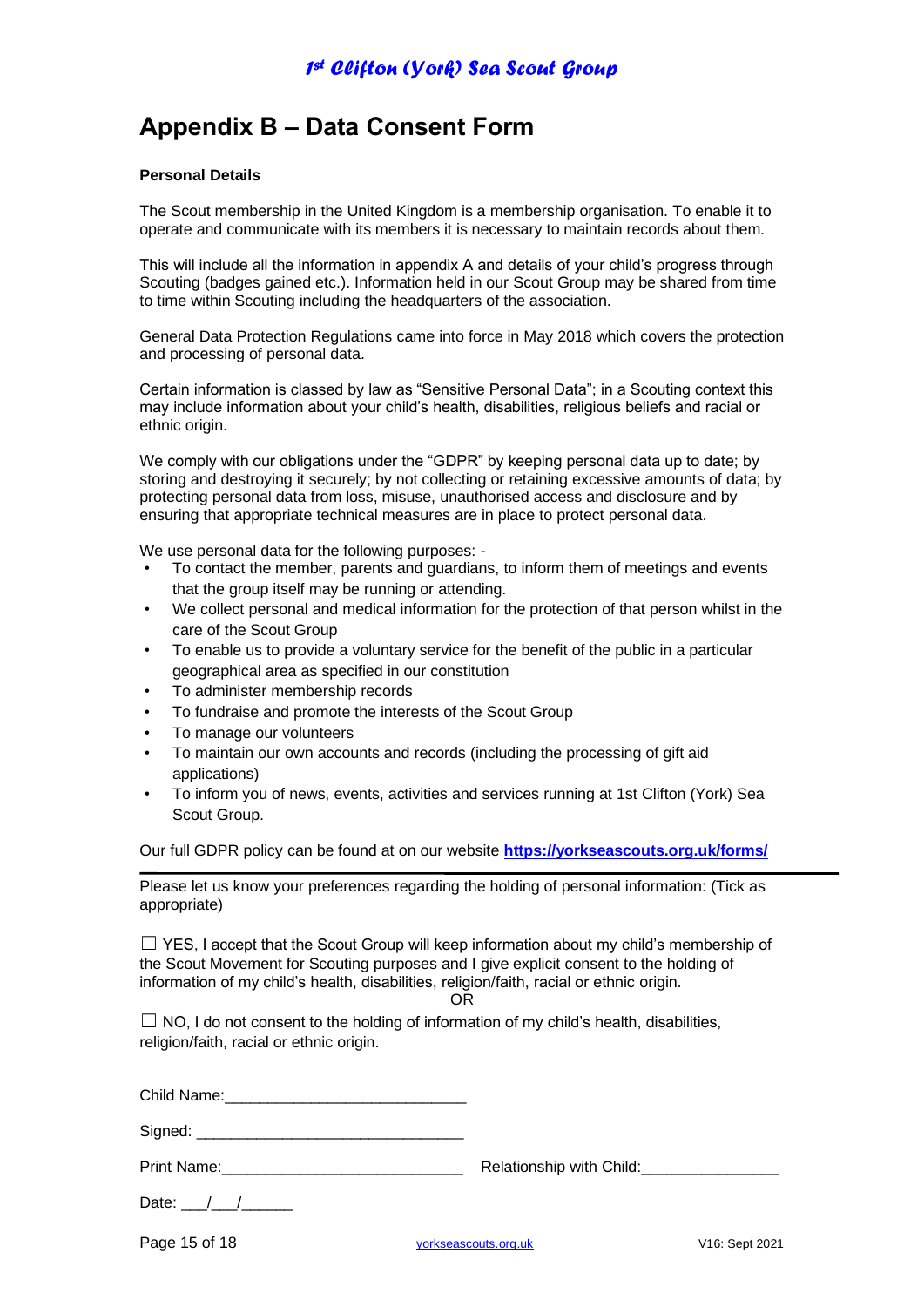# **Appendix C – Photograph Consent Form**

### **Photographing Your Child**

From time to time we take pictures during meetings and activities. We would like your permission to use these pictures on our website, in the Scout Headquarters and any Scout related articles in the media. We will never reference your child by name or provide any specific information regarding your child. We also will never sell these pictures; we will use them exclusively for the Scout Group or Scout Association purposes.

Please let us know your preferences regarding our use of photos of your child: (Tick as appropriate)

 $\Box$  YES. I grant you permission to use photos of my child on your website or social media sites, in the Scout headquarters and any Scout related articles in the media.

OR

 $\Box$  YES. I grant you permission to use photos of my child ONLY on the your closed Facebook Group.

OR

 $\Box$  NO. Please do NOT take or use any photos of my child.

Child Name:

Signed: \_\_\_\_\_\_\_\_\_\_\_\_\_\_\_\_\_\_\_\_\_\_\_\_\_\_\_\_\_\_\_

Print Name: example and the Relationship with Child:

Date:  $\frac{1}{\sqrt{2}}$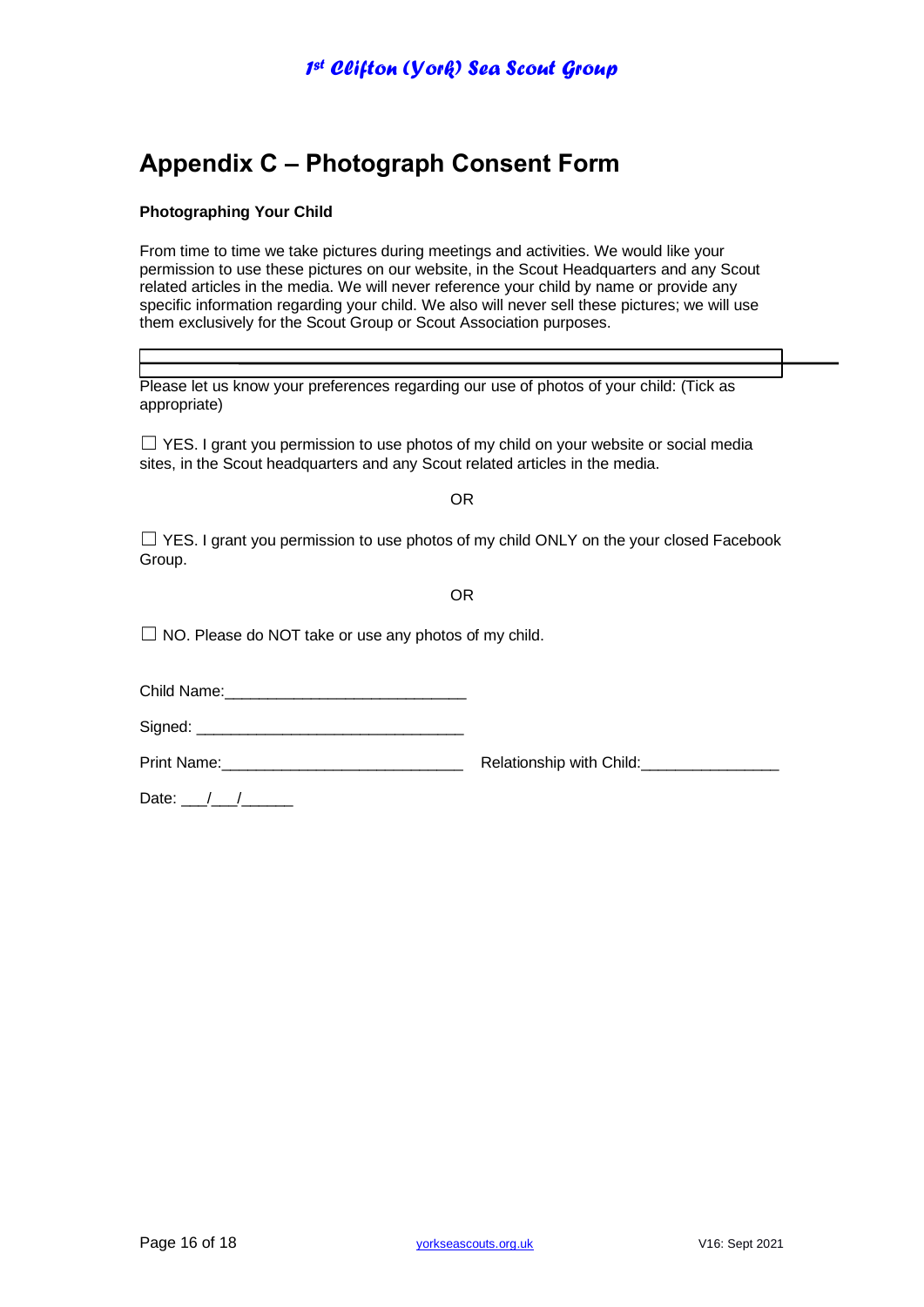## **Appendix D – Charity Gift Aid Declaration**

### **Boost your donation by 25p of Gift Aid for every £1 you donate**

Gift Aid on your subscription payments and any other donation is reclaimed by the Scout Group from the tax you pay for the current tax year. Your address is needed to identify you as a current UK taxpayer.

### **In order to Gift Aid your donation you must tick the box below:**

 $\Box$  I want to Gift Aid my subscription payments and any donations I make in the future or have made in the past 4 years to 1<sup>st</sup> Clifton (York) Sea Scout Group

I am a UK taxpayer and understand that if I pay less Income Tax and/or Capital Gains Tax than the amount of Gift Aid claimed on all my donations in that tax year it is my responsibility to pay any difference.

| <b>Taxpayer details and declaration:</b>                           |          |  |  |
|--------------------------------------------------------------------|----------|--|--|
| Name of taxpayer: Title: _____ First name ________________ Surname |          |  |  |
| Address                                                            |          |  |  |
|                                                                    | Postcode |  |  |

Please notify the Group if you:

- want to cancel this declaration
- change your name or home address
- no longer pay sufficient tax on your income and/or capital gains

If you pay Income Tax at the higher or additional rate and want to receive the additional tax relief due to you, you must include all your Gift Aid donations on your Self-Assessment tax return or ask HM Revenue and Customs to adjust your tax code.

Please complete and return this form to the Group Treasurer via the Treasurer's postbox in the Ward Room or by email to treasurer@yorkseascouts.org.uk.

| Signed: |  |
|---------|--|
|         |  |

Date: